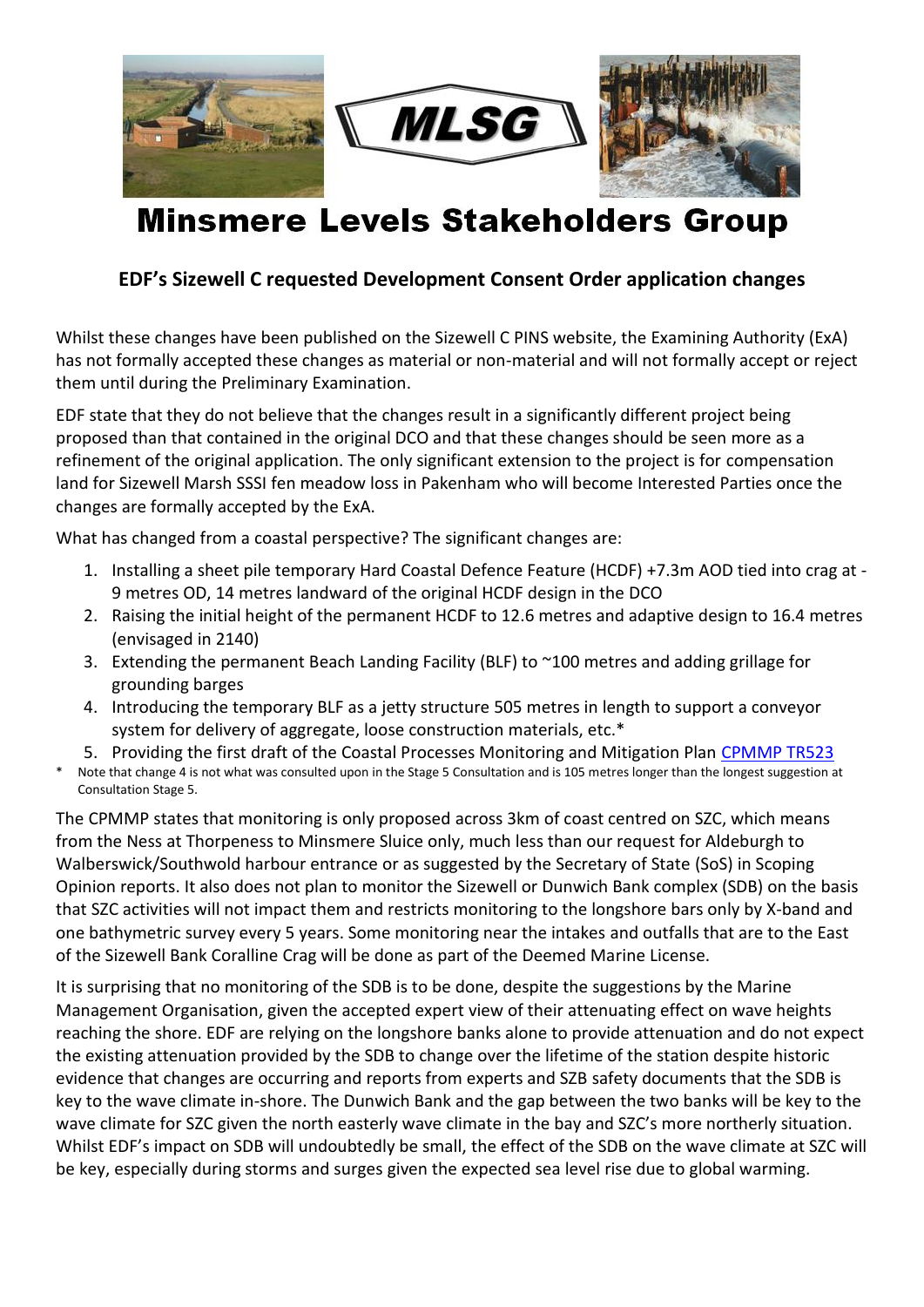The temporary sheet pile HCDF (+7.3 metres AOD) will be breached for access to the permanent BLF once the core of the final HCDF has reached 9.1 metres AOD. The conveyor from the temporary BLF will over sail the temporary HCDF and follow the site haul road to the stockpile area.

Rock armour for the permanent HCDF will be landed directly onto the beach from grounded barges.

A new sketch of the initial installation of the HCDF and SCDF is given on page 26 of [HCDF Figures](https://infrastructure.planninginspectorate.gov.uk/wp-content/ipc/uploads/projects/EN010012/EN010012-002958-SZC_BK6_6.14_ESAdd_V2_Ch2_Part1of4_Fig2_02_01-2_02_32.pdf) with a redline indicating the previous DCO outline. The new SCDF raises the height of the existing sacrificial dune, but once again there are no references on the sketches relative to low or high tides, AOD, horizontal or vertical scale in these sketches. The temporary sheet pile HCDF will be buried beneath the final HCDF as shown. The advance of the HCDF toe is not only due to the increased height and toe depth, but the entire structure has also been moved seaward by a number of metres. Once again, dimensions are not specified and no aerial plan view of the extent of the HCDF or SCDF on the foreshore is given. EDF state that the toe will only be 2.0m seaward of the design in the DCO which seems both unlikely and not evidenced by their sketch on p26. They have also extended the SCDF further into the existing beach presumably to avoid early exposure of the HCDF which in the DCO was expected at around 2050. For this scheme to be successful the SCDF must be successfully established beyond the existing sacrificial dune, already subject to erosion, and then maintained, otherwise the new HCDF is likely to be exposed at the permanent Beach Landing Facility well before the 2140 date EDF have given for introducing the adapted HCDF.

The new HCDF has increased in height from 10.2 metres to 12.6 metres plus 2 metres landscaping (total 14.6 metres) and the initial toe depth is +0 metres AOD (2.2.184 – 2.2.185 [Main Site Document\)](https://infrastructure.planninginspectorate.gov.uk/wp-content/ipc/uploads/projects/EN010012/EN010012-002919-SZC_Bk6_6.14_ESAdd_V1_Ch2_Main_Development_Site.pdf) lower than the level in the original DCO design. The toe will be 2 metres seaward of the original DCO design and 10 metres seaward at the abutment with the permanent BLF. A coffer dam would be needed to install the HCDF toe. The north eastern corner of the site (currently the northern mound) will move 20 metres south to move it away from the site boundary and RSPB SPA land to enable maintenance access. The SCDF crest level increases from ~5.0 metres to 6.4 metres.

There is clearly an intention to monitor the SCDF via a combination of Lidar and Aerial photography to estimate beach shingle movements but there is no statement of when the new HCDF would likely be exposed unlike the original DCO documents anticipation of exposure around 2050. The adaptive design is completely predicated upon the likelihood of HCDF overtopping and any discussion about exposure of the HCDF toe has gone with only reference to SCDF maintenance.

The adaptive design of the HCDF and SCDF is given on page 31 and the toe clearly goes further under the SCDF again with no reference levels or dimensions. The adaptive HCDF design is now set at 16.2 metres AOD (18 metres with landscaping) but is not expected to be required before 2140 (2.2.194 [Main Site](https://infrastructure.planninginspectorate.gov.uk/wp-content/ipc/uploads/projects/EN010012/EN010012-002919-SZC_Bk6_6.14_ESAdd_V1_Ch2_Main_Development_Site.pdf)  [Document\)](https://infrastructure.planninginspectorate.gov.uk/wp-content/ipc/uploads/projects/EN010012/EN010012-002919-SZC_Bk6_6.14_ESAdd_V1_Ch2_Main_Development_Site.pdf). No adaptation is expected to be necessary during the operational lifetime of SZC. The new toe would be at -1.5m AOD and would require a coffer dam to install. The new toe would be ~20 metres seaward of the design in the existing DCO and the SCDF would also be extended 20 metres seaward. This places the toe significantly into the existing beach profile.

When questioned about the detailed plans relative to the existing beachfront and sacrificial dune system at a meeting between EDF and Theberton and Eastbridge Parish Council last week, EDF stated they were still working with engineers and designers on the final plans and were not ready to share them.

It is still not clear therefore how effectively any adaptive design can be constructed when the likelihood is the sea will be potentially undercutting the HCDF with a +0m toe in the original design rather than the adaptive design given mean low water spring tides are at around -3.5 metres AOD at Sizewell. Indeed, for safety, the toe of any HCDF should be below MLWS.

The new longer permanent BLF will require additional small piles for the grillage and the dredge volume will double to  $\sim$ 9,250m<sup>3</sup> due to the extension going deeper into the longshore bar. An additional eight 1 metre piles will be needed for the extended temporary deck (28 in total) plus the dolphin piles. The BLF will take about 100 deliveries of 3,000 tonnes per annual campaign for 4 years and then later for occasional AIL deliveries during operation.